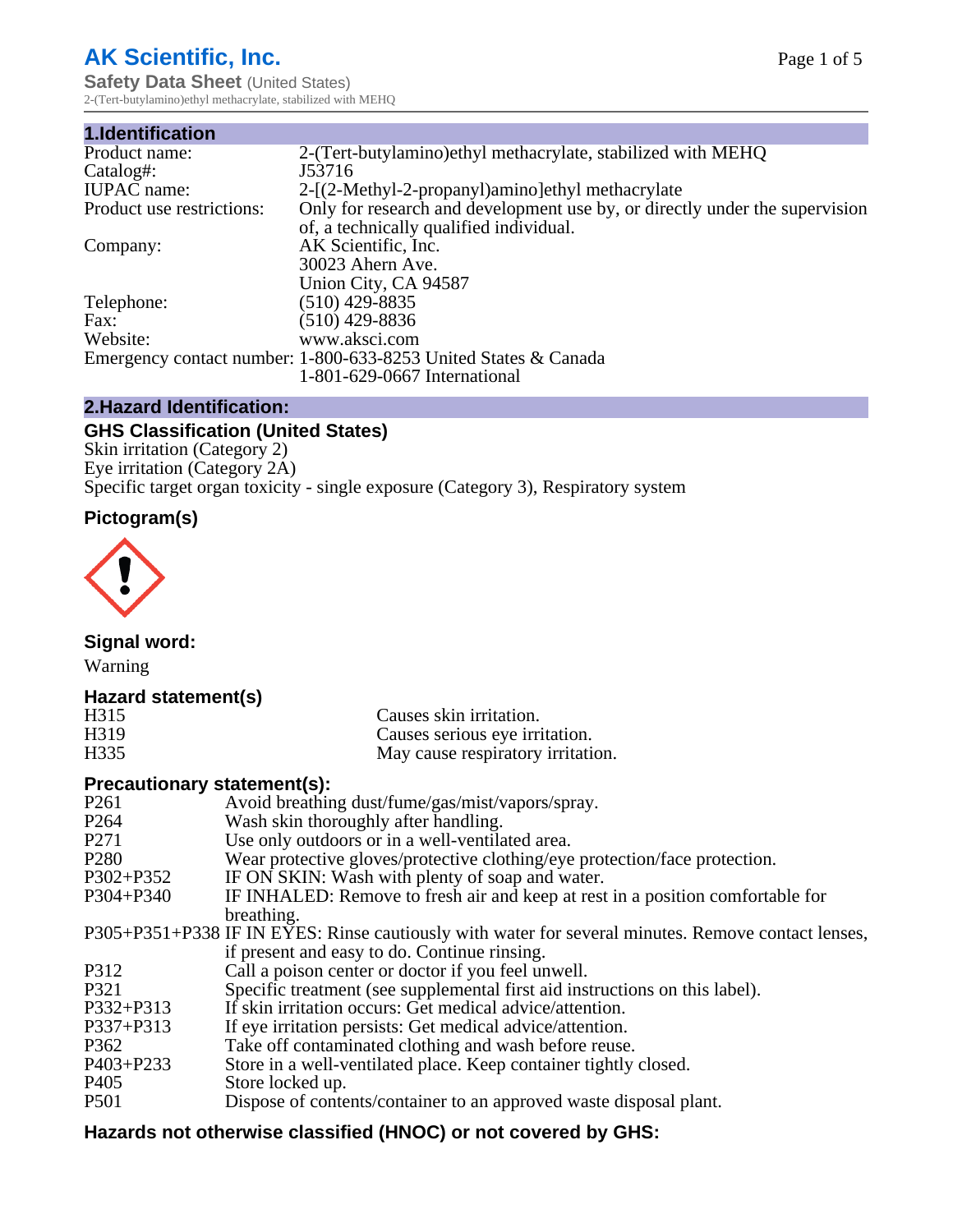#### None

| 3. Composition/Information on Ingredients |                |  |
|-------------------------------------------|----------------|--|
| Synonyms:                                 | Not available. |  |
| CAS#                                      | 3775-90-4      |  |
| Purity:                                   | 95%            |  |
| EC:                                       | 223-228-4      |  |

#### **4. First Aid Measures**

**General Information:** Immediately remove any clothing contaminated by the product. Move out of dangerous area. Consult a physician and show this safety data sheet.

**Inhalation:** Move person to fresh air. If not breathing, give artificial respiration. If breathing is difficult, give oxygen. Obtain medical aid.

**Skin contact:** Immediately flush skin with running water for at least 15 minutes while removing contaminated clothing and shoes. Wash clothing before reuse. Obtain medical aid immediately. **Eye contact:** Immediately flush open eyes with running water for at least 15 minutes. Obtain medical aid immediately.

**Ingestion:** Do NOT induce vomiting without medical advice. Rinse mouth with water. Never administer anything by mouth to an unconscious person. Obtain medical aid immediately.

**Most important symptoms and effects, both acute and delayed:** No further information available. Please see sections 2 and 11.

**Indication of any immediate medical attention and special treatment needed:** No further information available.

#### **5. Fire Fighting Measures**

**Suitable extinguishing media:** Use water spray, dry chemical, carbon dioxide, or chemical foam. **Specific hazards arising from the chemical:** Carbon oxides, Nitrogen oxides.

**Advice for firefighters:** As in any fire, wear a NIOSH-approved or equivalent, pressure-demand, self-contained breathing apparatus and full protective gear. During a fire, irritating and highly toxic gases may be generated by thermal decomposition or combustion.

# **6. Accidental Release Measures**

**Personal precautions, protective equipment and emergency procedures:** Wear protective equipment and keep unprotected personnel away. Ensure adequate ventilation. Remove all sources of ignition. Prevent further leak or spill if safe to do so. For personal protective equipment, please refer to section 8.

**Environmental precautions:** Do not let product enter drains, other waterways, or soil.

**Methods and materials for containment and cleaning up:** Prevent further leak or spill if safe to do so. Vacuum, sweep up, or absorb with inert material and place into a suitable disposal container. Consult local regulations for disposal. See section 13 for further disposal information.

#### **7. Handling and Storage**

**Precautions for safe handling:** Avoid contact with skin, eyes, and personal clothing. Wash hands thoroughly after handling. Avoid breathing fumes. Use only with adequate ventilation. Wear suitable protective clothing, gloves, and eye/face protection. Keep away from sources of ignition. Minimize dust generation and accumulation. Keep container tightly closed. Open and handle container with care. Do not eat, drink, or smoke while handling.

**Conditions for safe storage, including any incompatibilities:** Store in a tightly-closed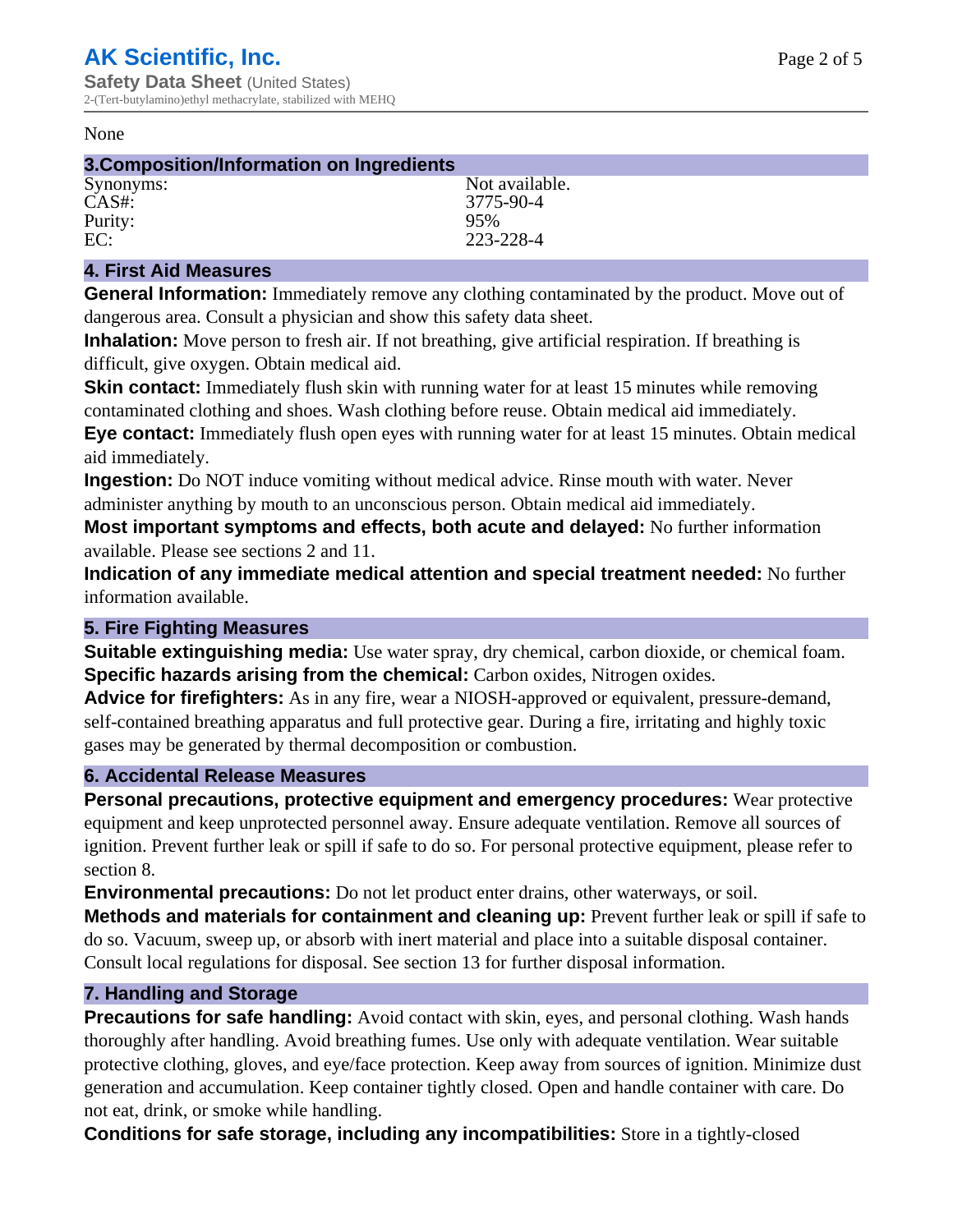container when not in use. Store in a cool, dry, well-ventilated area away from incompatible substances. Keep away from sources of ignition. ,Store long-term at room temperature.

#### **8. Exposure Controls/Personal Protection**

#### **Exposure limits:**

| <b>OSHA PEL:</b>  | Not available. |
|-------------------|----------------|
| NIOSH REL:        | Not available. |
| <b>ACGIH TLV:</b> | Not available. |

**Appropriate engineering controls:** Avoid contact with skin, eyes, and clothing. Wash hands before breaks and immediately after handling the product. Facilities storing or utilizing this material should be equipped with an eyewash fountain. Use adequate general and local exhaust ventilation to keep airborne concentrations low.

#### **Personal protection**

| Eyes:        | Based on an evaluation of the eye or face hazards present, wear chemical splash-resistant<br>safety glasses or goggles with side protection. A face shield may be appropriate in some |
|--------------|---------------------------------------------------------------------------------------------------------------------------------------------------------------------------------------|
|              | workplaces. Use eyewear tested and approved under appropriate government standards<br>such as OSHA 29 CFR 1910.133 or EU EN166.                                                       |
| Hands:       | Wear gloves selected based on an evaluation of the possible hazards to hands and skin,                                                                                                |
|              | the duration of use, the physical conditions of the workplace, and the chemical resistance                                                                                            |
|              | and physical properties of the glove material.                                                                                                                                        |
|              | Skin and body: Protective clothing must be selected based on the hazards present in the workplace, the                                                                                |
|              | physical environment, the duration of exposure, and other factors. No fabric can provide                                                                                              |
|              | protection against all potential hazards; therefore it is important to select the appropriate                                                                                         |
|              | protective clothing for each specific hazard. At the minimum, wear a laboratory coat and                                                                                              |
|              | close-toed footwear.                                                                                                                                                                  |
| Respiratory: | Respirators are not a substitute for accepted engineering control measures such as<br>enclosure or confinement of the operation, general and local ventilation, and substitution      |
|              | of less toxic materials. When respiratory personal protective equipment is appropriate                                                                                                |
|              | based on an assessment of respiratory hazards in the workplace, use a NIOSH- or                                                                                                       |
|              | CEN-certified respirator.                                                                                                                                                             |

| 9. Physical and Chemical Properties |                        |
|-------------------------------------|------------------------|
| <b>Physical State:</b>              | Colorless clear liquid |
| Molecular Formula:                  | C10H19NO2              |
| Molecular Weight:                   | 185.27                 |
| Odor:                               | Not available.         |
| pH:                                 | Not available.         |
| <b>Boiling Point Range:</b>         | $105^{\circ}$ C@12mmHg |
| Freezing/Melting Point:             | Not available.         |
| <b>Flash Point:</b>                 | $71^{\circ}C$          |
| <b>Evaporation Rate:</b>            | Not available.         |
| Flammability(solid,gas):            | Please see section 2.  |
| <b>Explosive limits:</b>            | Not available.         |
| Vapor Pressure:                     | Not available.         |
| Vapor Density:                      | Not available.         |
| Solubility:                         | Not available.         |
| <b>Relative Density:</b>            | 0.92                   |
| Refractive Index:                   | $1.442$ (lit.)         |
| Volatility:                         | Not available.         |
| <b>Auto-ignition Temperature:</b>   | Not available.         |
| <b>Decomposition Temperature:</b>   | Not available.         |
| <b>Partition Coefficient:</b>       | Not available.         |

#### **10. Stability and Reactivity**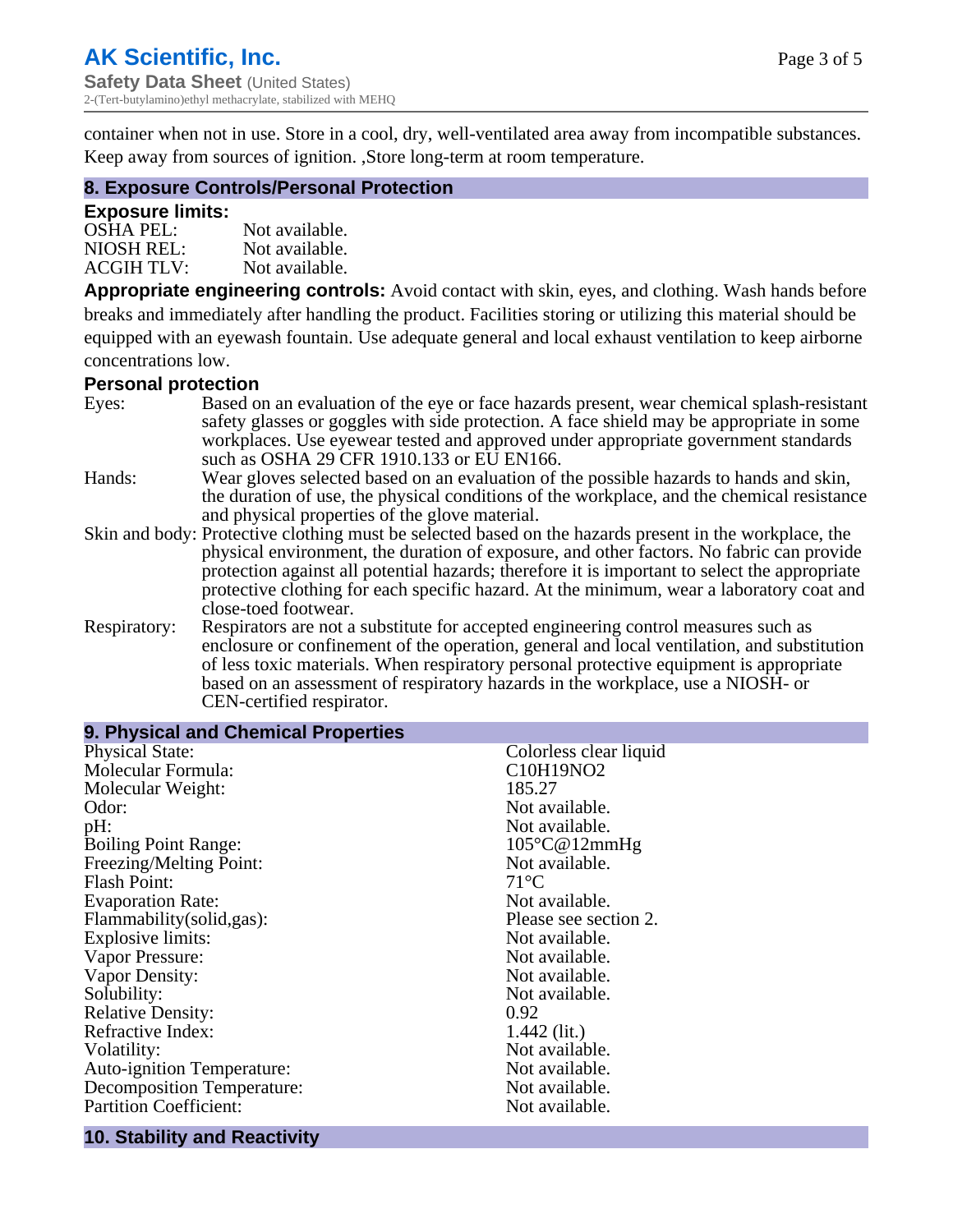| Reactivity:                         | Not available.                                       |
|-------------------------------------|------------------------------------------------------|
| Chemical stability:                 | Stable under recommended temperatures and pressures. |
| Possibility of hazardous reactions: | Not available.                                       |
| Conditions to avoid:                | Dust generation.                                     |
| Incompatible materials:             | Strong oxidizing agents.                             |
| Hazardous decomposition products:   | Carbon oxides, Nitrogen oxides.                      |
|                                     |                                                      |

#### **11. Toxicological Information**

| RTECS#                                         | Not available.                                      |
|------------------------------------------------|-----------------------------------------------------|
| Acute toxicity:                                | Not available.                                      |
| Routes of exposure:                            | Inhalation, eye contact, skin contact, ingestion.   |
| Symptoms related to the physical, chemical and | Skin contact may result in inflammation             |
| toxicological characteristics:                 | characterized by itching, scaling, reddening,       |
|                                                | blistering, pain or dryness. Eye contact may result |
|                                                | in redness, pain or severe eye damage. Inhalation   |
|                                                | may cause irritation of the lungs and respiratory   |
|                                                | system. Overexposure may result in serious illness  |

or death.

#### **Carcinogenicity**

| IARC: | Not classified.                                                                                       |
|-------|-------------------------------------------------------------------------------------------------------|
| NTP:  | Not listed.                                                                                           |
| OSHA: | Not listed.                                                                                           |
|       | Acute toxic effects: Inflammation of the eye is characterized by redness, watering, and itching. Skin |
|       | inflammation is characterized by itching, scaling, reddening, or, occasionally,                       |
|       | blistering.                                                                                           |

| <b>12. Ecological Information</b> |                |  |
|-----------------------------------|----------------|--|
| Ecotoxicity:                      | Not available. |  |
| Persistence and degradability:    | Not available. |  |
| Bioaccumulative potential:        | Not available. |  |
| Mobility in soil:                 | Not available. |  |
| Other adverse effects:            | Not available. |  |
|                                   |                |  |

#### **13. Disposal Considerations**

Disposal of waste: Chemical waste generators must determine whether a discarded chemical is classified as hazardous waste. US EPA guidelines for the classification determination are listed in 40 CFR 261.3. Additionally, waste generators must consult state and local hazardous waste regulations to ensure complete and accurate classification. Observe all federal, state and local regulations when disposing of the substance.

Disposal of packaging: Do not reuse containers. Dispose of as unused product.

| <b>14. Transportation Information</b> |                |
|---------------------------------------|----------------|
| <b>DOT (United States)</b>            |                |
| UN number:                            | Not hazmat     |
| Proper shipping name:                 | Not available. |
| Transport hazard class:               | Not available. |
| Packing group:                        | Not available. |
| <b>IATA</b>                           |                |
| <b>UN Number:</b>                     | Not DG         |
| Proper shipping name:                 | Not available. |
| Transport hazard class:               | Not available. |
| Packing group:                        | Not available. |